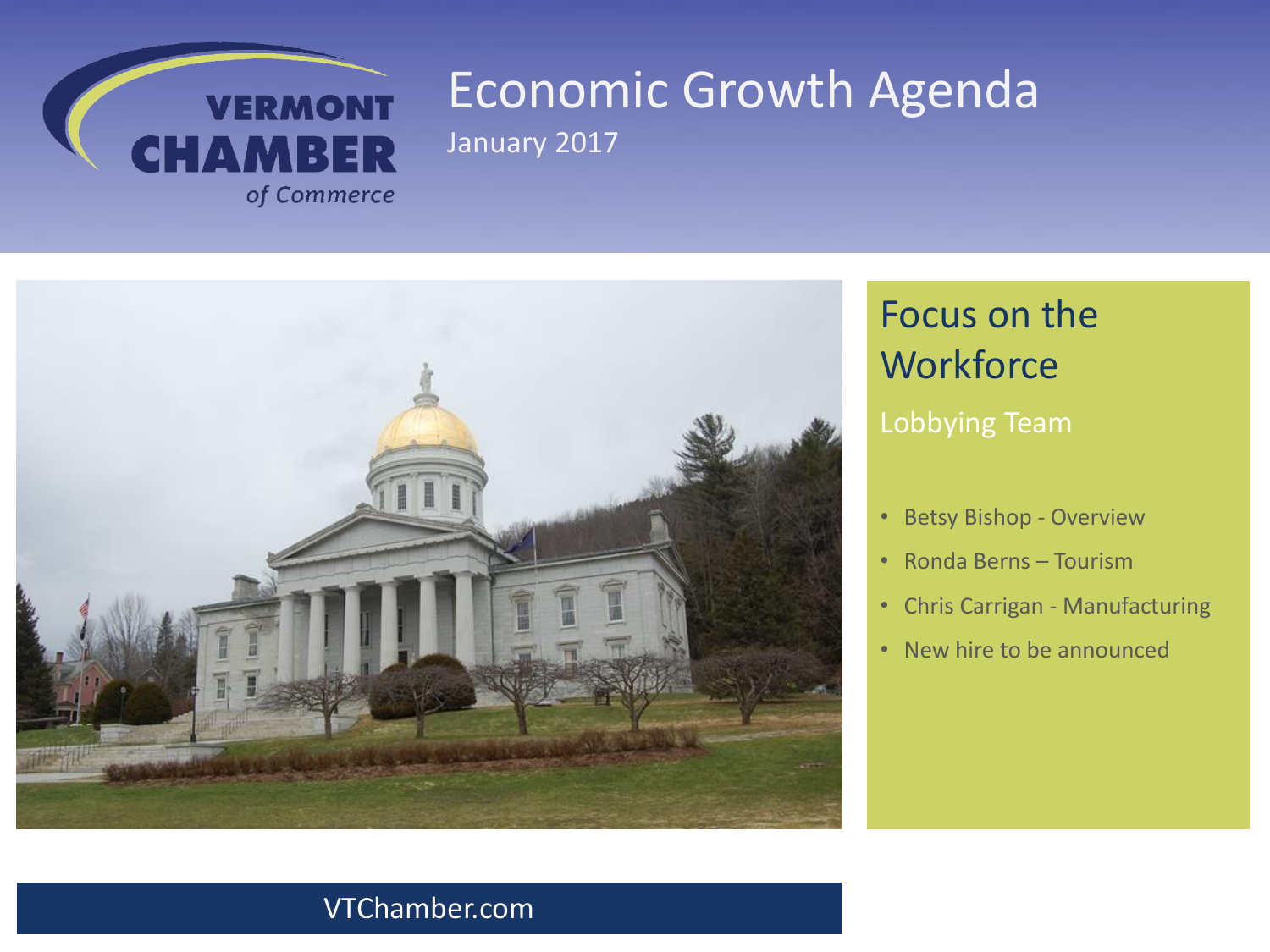

### Business Agenda

#### Addressing the Workforce Supply Gap



• Maintain and increase funding for the Vermont Training Program;

- Create a clear, unburdened path for independent contractors;
- Market Vermont as a tourism destination;
- Grow the Quebec Aerospace & Aviation Corridor;
- Address workforce housing; and
- Support funding to market Vermont as a place to live and work.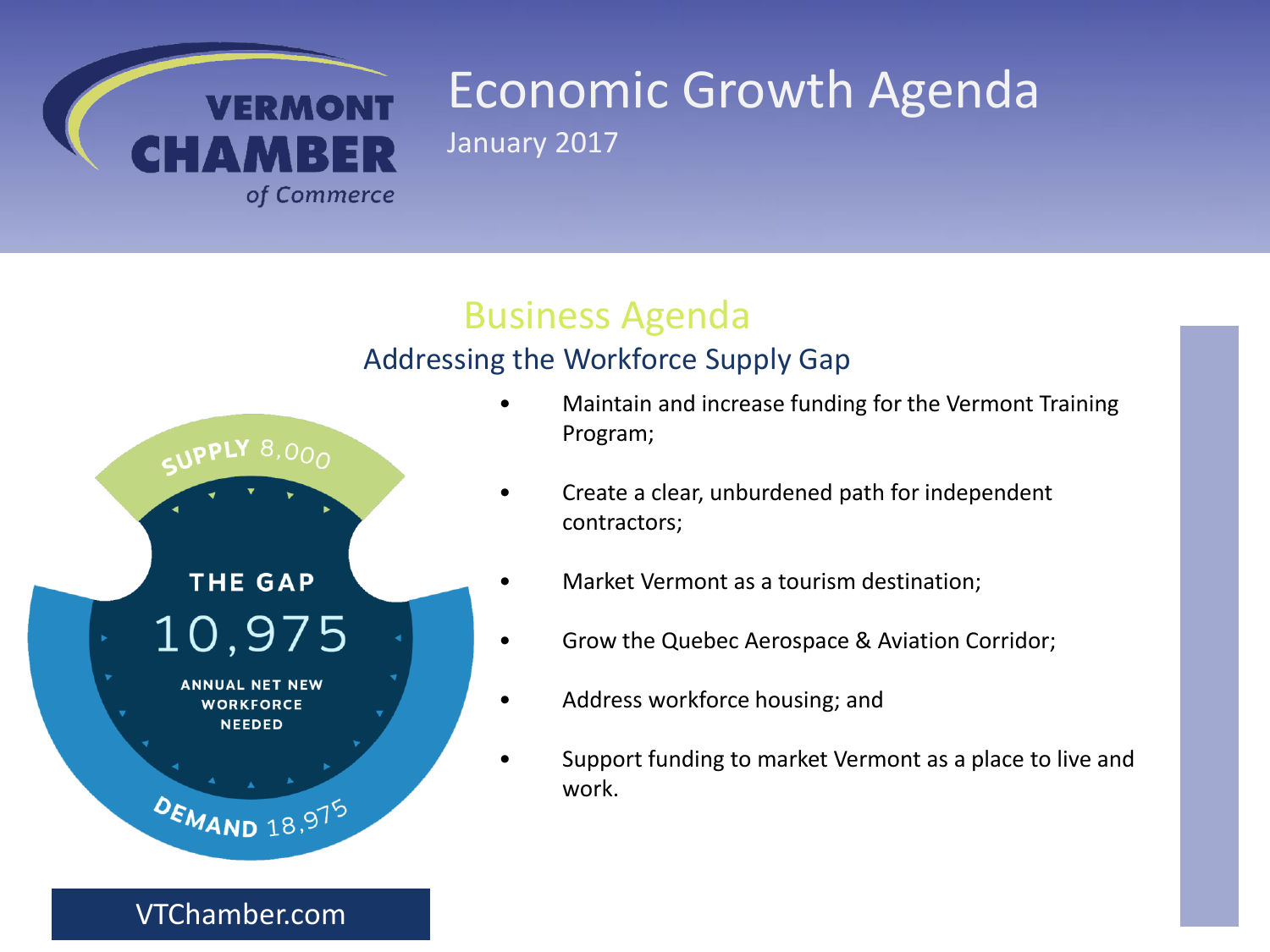

### Business Agenda

#### Protecting existing programs supporting growth

- The sales tax exemption for aircraft parts which supports 11,000 jobs in this state;
- The R&D tax credit which allows innovative advanced manufacturing and high tech companies to grow; and
- Tourism marketing funding which supports an industry that generates the third-largest revenue category for the state.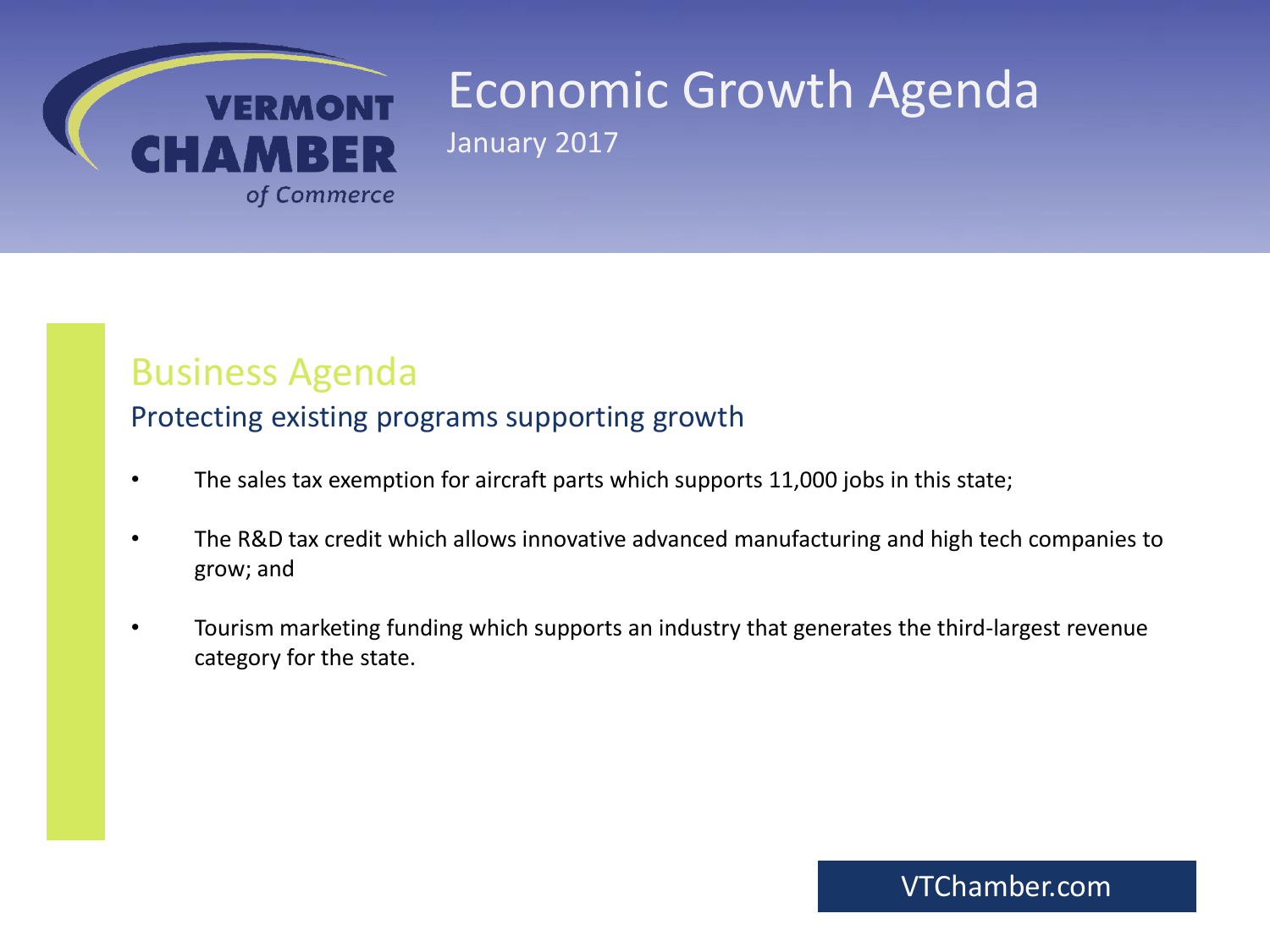

### Tourism

- 3<sup>rd</sup> largest generator of revenue
- Supports 31,400 jobs
- Vermont is 1-2 times more dependent on visitor spending than national average

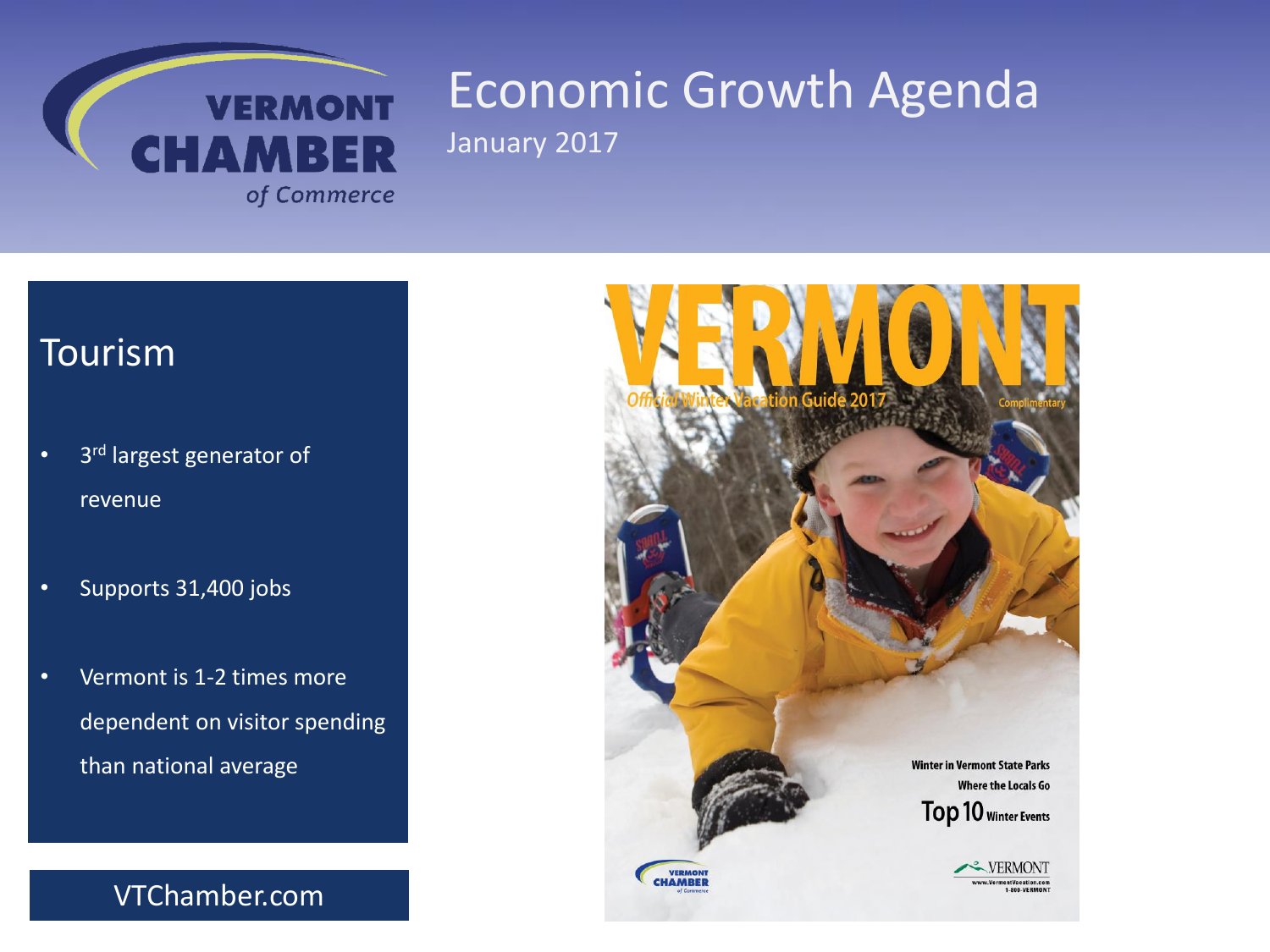

### Tourism Program

#### Vermont Chamber's marketing solutions

- Official Vermont Vacation Summer/Fall and Winter Guides in print and online targeting the individual traveler
	- The state's fulfillment piece for inquiries, tradeshows and events
	- Resource section highlights parks, recreation and attractions
	- Editorial sections highlight seasonal activities
- Stay & Play online guide on VermontVacation.com
	- Showcasing lodging, attractions, dining, events, weddings, packages and itineraries
	- Monthly email campaign and social media to drive visitors to the website
- Vermont Tourism Network is the state's partner focusing on the group tour market
	- Attend 14 tradeshows annually
	- Promote the state to over 400 tour operators and planners each year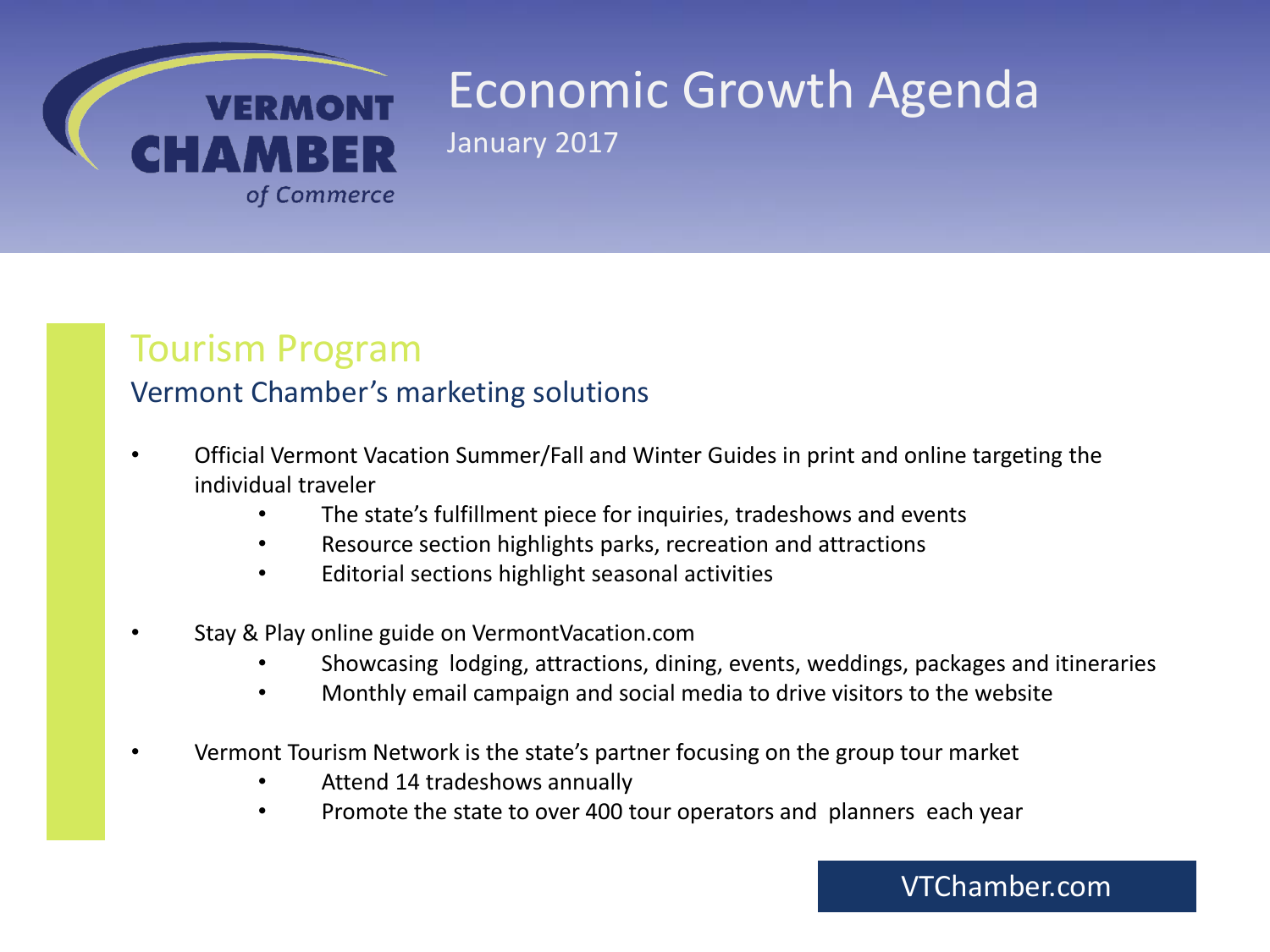

#### Manufacturing

- 32,000 jobs (11% of all employment)
- About \$2.9 billion or 10% of the state's GDP
- \$2.57 billion in exports, about two-thirds of all exports

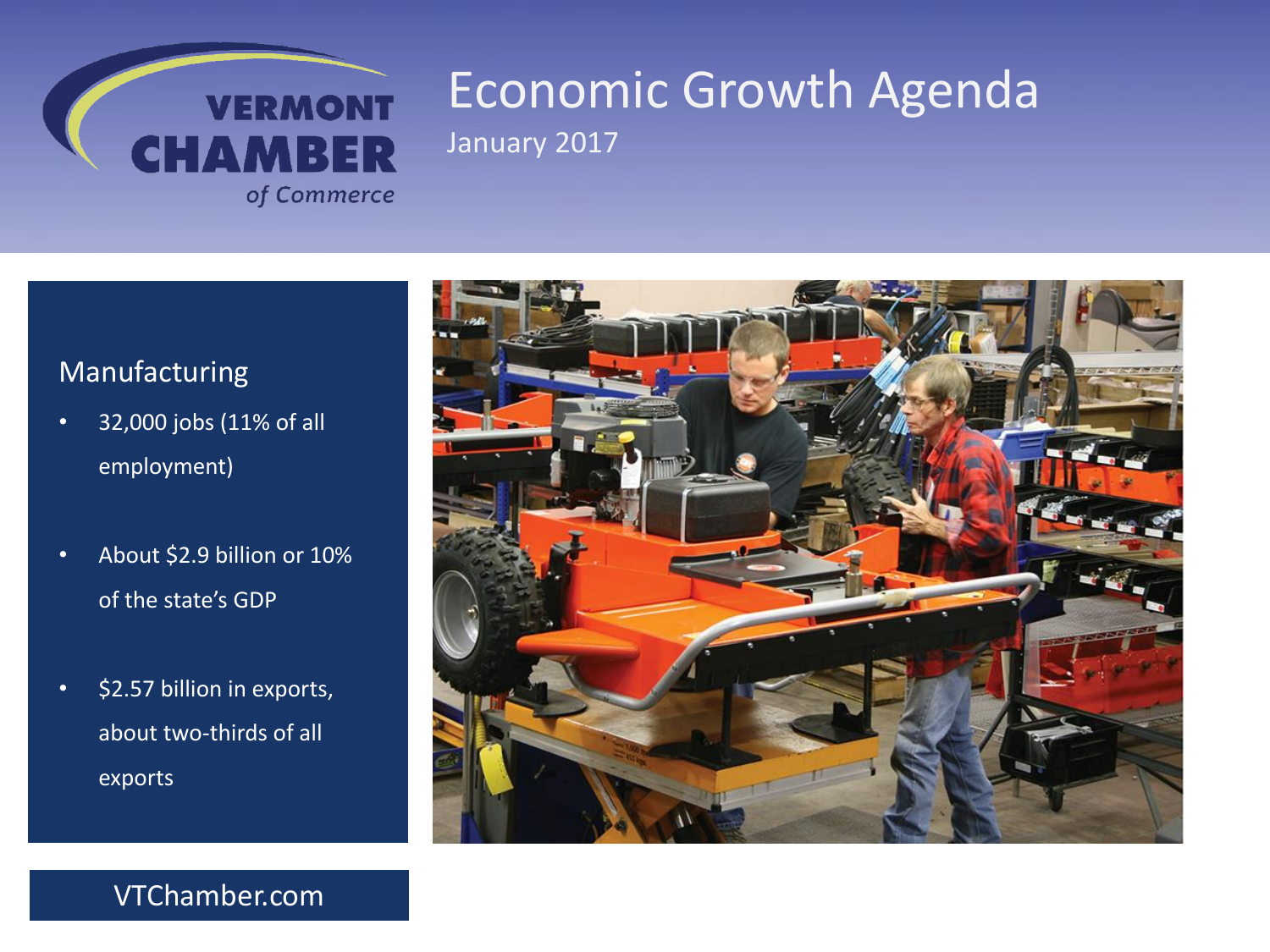

#### **Vermont Chamber Manufacturing Program** Delivering contacts, buyers, suppliers and contracts

- Transforming Vermont into a supply chain hub with Vermont Chamber program
- 17 matchmaking events over 10 years
- Focus on aerospace, aviation, defense and space, naval, and medical devices
- Annual Manufactured in Vermont Supply Chain Trade Show
- Vermont Quebec Aerospace Trade Corridor
- Online manufacturing website & directory
- Trusted referrals and introductions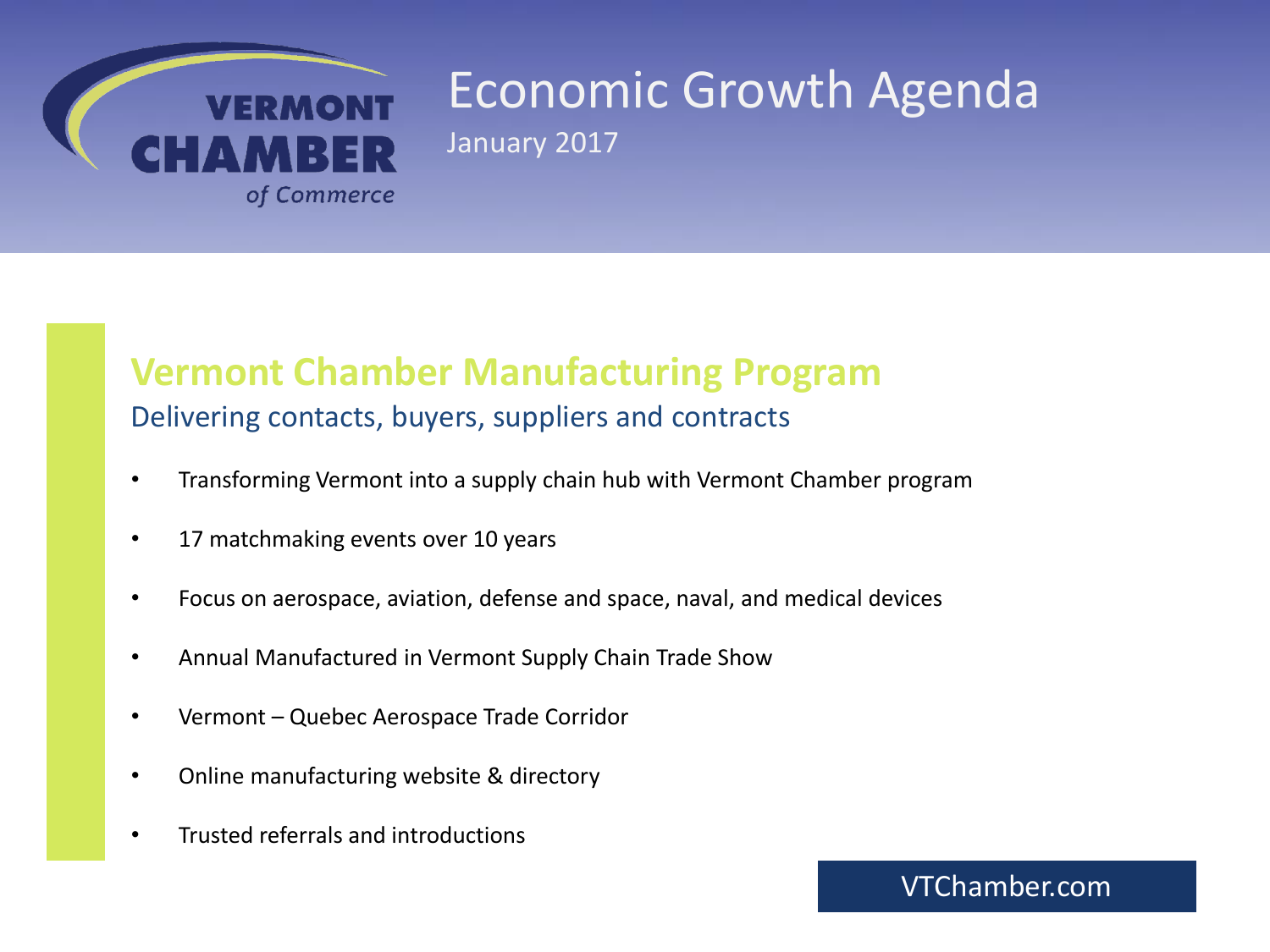

### Progress on 2013 Advanced Manufacturing Report Completed Four Recommendations

- Created a Matchmaking Supply Chain Program and Tool
	- Invested in an appointments-based technology
	- For 2016, 90 exhibitors, 457 B2B meetings (114 hours), 17 OEMs, 23 Canadian companies, over 600 participants
- Completed a web-based Manufacturing Directory
- Promoted Department of Economic Development Economic Summit
- Public Relations and promotion of the Department's information